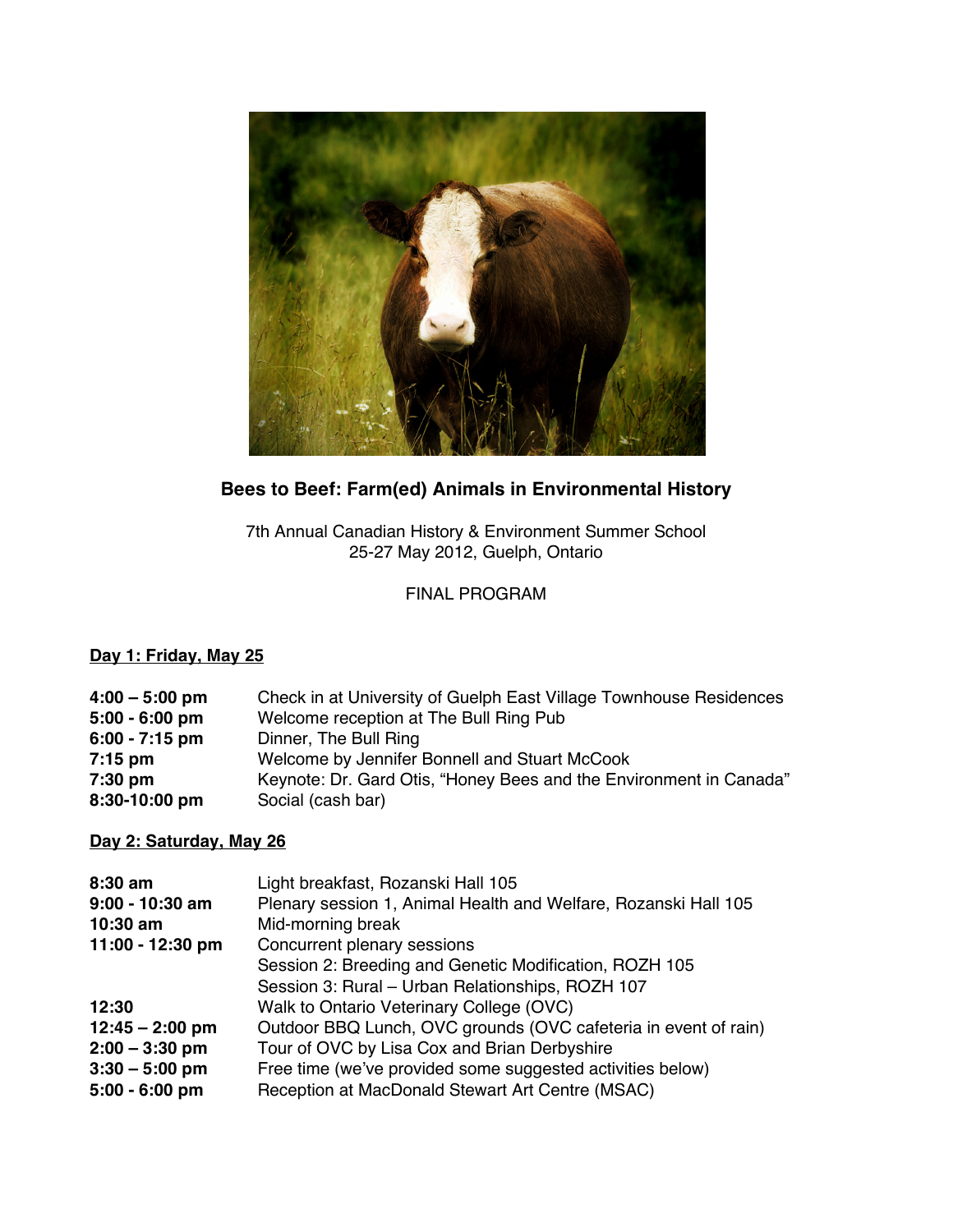| $6:00 - 7:00$ pm | Dinner, MSAC                                                       |
|------------------|--------------------------------------------------------------------|
| $7:00$ pm        | Opening Remarks, Elizabeth Stone, Dean, Ontario Veterinary College |
| $7:30$ pm        | Keynote by Sarah Elton, CBC Food Columnist and Author              |

### **Day 3: Sunday, May 27**

| $9:00$ am         | Light breakfast, Rozanski Hall 105                                            |
|-------------------|-------------------------------------------------------------------------------|
| $9:30 - 11:00$ am | Concurrent plenary sessions, Rozanski Hall 105 and 107                        |
|                   | Session 4: Animal Monocultures                                                |
|                   | Session 5: Animal Bio-Products                                                |
| 11:15am           | Pick up boxed lunch; board bus to Swackhammer Farm                            |
| $12:00 - 2:15$ pm | Tour of Swackhammer bio-dynamic beef cattle farm, with proprietor Rob         |
|                   | Swackhammer and Rowe Farms founder John Rowe                                  |
| $3:00$ pm         | Buses arrive back at University of Guelph campus                              |
| $4:00$ pm         | Bus from University of Guelph to Waterloo Campus for Congress<br>participants |

### **Keynotes & Plenaries**

#### **Friday evening keynote**

Gard Otis, Department of Environmental Biology, University of Guelph. "Honey Bees and the Environment in Canada"

After 38 years of involvement in research on honey bees, Dr. Otis has attained a broad understanding of the apiculture industry. Honey bees have assumed an ever increasing role for humans through their pollinating activities on crops. Consequently, factors that affect honey bees also affect our environment and our society. Dr. Otis will discuss the historical events that have dramatically affected the environment and shaped beekeeping in Canada, from the importation of honey bees from Europe, to the discovery of modern antibiotics, the evolving world of pesticides and herbicides, the arrival of Asian parasitic mites, and improved analytical chemistry techniques. His talk will underscore the importance of honey bees today and the severe challenges they currently face.

#### **Plenary Session 1: Animal Health and Welfare**

Ian J.H. Duncan, Chair of Animal Behaviour and Welfare, Department of Animal and Poultry Science, University of Guelph, "Animal Welfare: What do the Animals Feel?"

This talk will trace humankind's acceptance of animal sentience through history, from Descartes to Darwin to Marian Dawkins. Animal welfare science has made great strides in the past forty years to develop techniques to "ask" animals what they feel about the conditions under which they are kept and the procedures to which they are subjected. Dr. Duncan will talk about his research in this area.

John Cranfield, Department of Food, Agricultural and Resource Economics, University of Guelph, "Does size matter? Are Canadians willing to pay more for eggs from enhanced animal welfare production systems?"

Increasing pressure has led to discussion of changes related to animal production systems. The recent agreement between United Egg Producers and the Humane Society of the United States has led to proposed federal legislation in the U.S. that would mandate increased space allocation to laying hens. The U.S. is not alone in seeing such discussion and action, with similar events discussion occurring Canada. However, what is not clear is whether Canadians would purchase eggs from enhanced production systems. This presentation will summarize efforts to measure demand for such products and attempt to identify consumer valuation of eggs from such systems.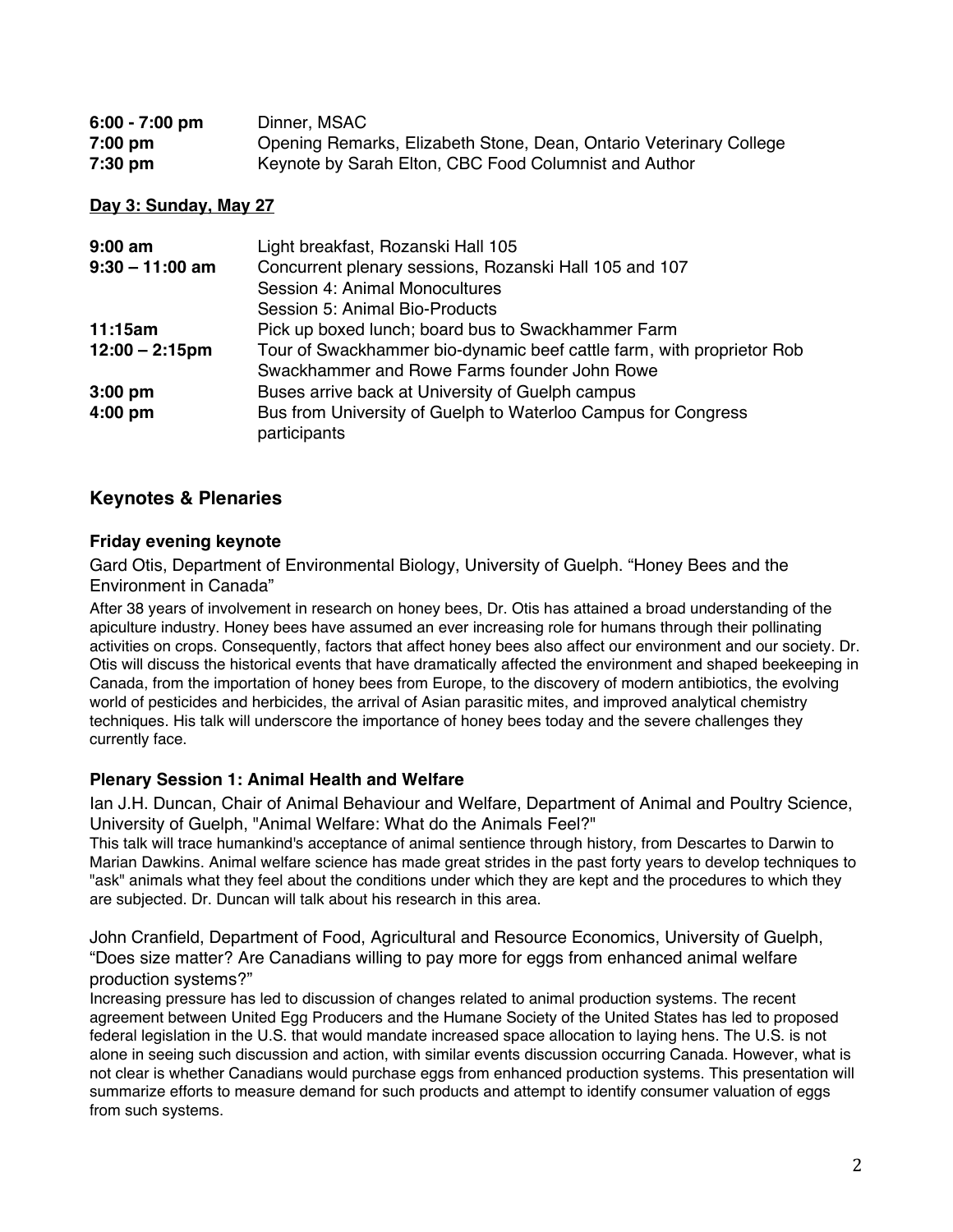# **Plenary Session 2: Breeding and Genetic Modification**

Margaret Derry, Department of History, University of Guelph. "Modern Chicken Breeding: A Genetic Revolution?"

Modern chicken breeding, which involves heterosis breeding and resulting biological locks, should be seen in relation to the historic structure of the chicken industry ( breeding methods, gender cleavage, breeder/ producer cleavage, and the hatchery industry) in order to see how "genetic" and "scientific" it is - that is how different it has become. Perhaps the most critical feature of it has been the introduction of corporate enterprise. It is important to understand as well that "scientific" breeding does necessarily mean genetic engineering.

Scout Calvert, Department of Sociology, Michigan State University. "Informational Animals: Standardization and Assisted Reproductive Technologies in Beef Breeding"

This presentation is about how beef cattle are represented using an informational surrogate called an EPD (expected progeny differences) chart. This chart is an abstraction of lucrative traits, made possible by data collection, information technologies, and algorithms. The EPD chart is also a key device for marketing frozen semen and embryos, as well as promoting the standardization of animal bodies.

#### **Plenary Session 3: Rural – Urban Relationships**

Sean Kheraj, Department of History, York University. "Animals and the Urban Food Supply: The Central Public Market in Winnipeg, 1876-1908"

North American cities in the nineteenth- and twentieth-centuries were multi-species environments designed to facilitate asymmetrical symbiosis between humans and domesticated animals. The management of living and dead animal bodies through public markets was crucial to the establishment of cities as habitat for mass human populations. They were also an important physical meeting ground between rural and urban environments. This paper looks at the construction, regulation and operation of the central public market in Winnipeg, Manitoba from 1876 to 1908.

Alice Hovorka, Department of Geography, University of Guelph. "The Lives of Women and Chickens in Botswana: Intersections, Hierarchies, and Everyday Lives"

Women and chickens in Botswana are connected in a myriad of ways. Both have been traditionally marginalized; both have been contemporarily empowered. This is not a coincidence but rather a result of powerful ideas about where social groups (be they based on gender or species) belong, where they should go, what they should do, and what use value they have. Dr. Hovorka will draw upon a decade of empirical research experience to explore how the everyday lives of women and chickens necessarily intersect to shape Batswana society, economics, politics and the landscape itself.

### **Saturday evening keynote**

Sarah Elton, CBC Food Columnist and Author, *Locavore: From Farmer's Fields to Rooftop Gardens, How Canadians are Changing the Way We Eat.* "Feeding a Future in Balance: From Farmers' Fields to Rooftop Gardens, How Canadians (and others too) are Changing the Way We Eat" We have witnessed the rise of a global sustainable food movement that is quietly building local alternatives to global industrial food. Journalist and best selling author Sarah Elton has traveled across Canada and around the world to report on the innovative solutions people everywhere are finding to big food problems. She will tell us their stories and make the case for scaling up these efforts.

### **Plenary Session 4: Animal Monocultures**

Jennifer Silver, Department of Geography, University of Guelph. "Humble bivalves and epicurean morsels: shellfish agency and the re-making of seascapes in British Columbia, Canada" This talk will explore the history and political-ecology of Pacific oysters (Crassostrea gigas) and Manila clams (Venerupis philippinarum) in the coastal waters of British Columbia. Introduced from Asia in the early decades of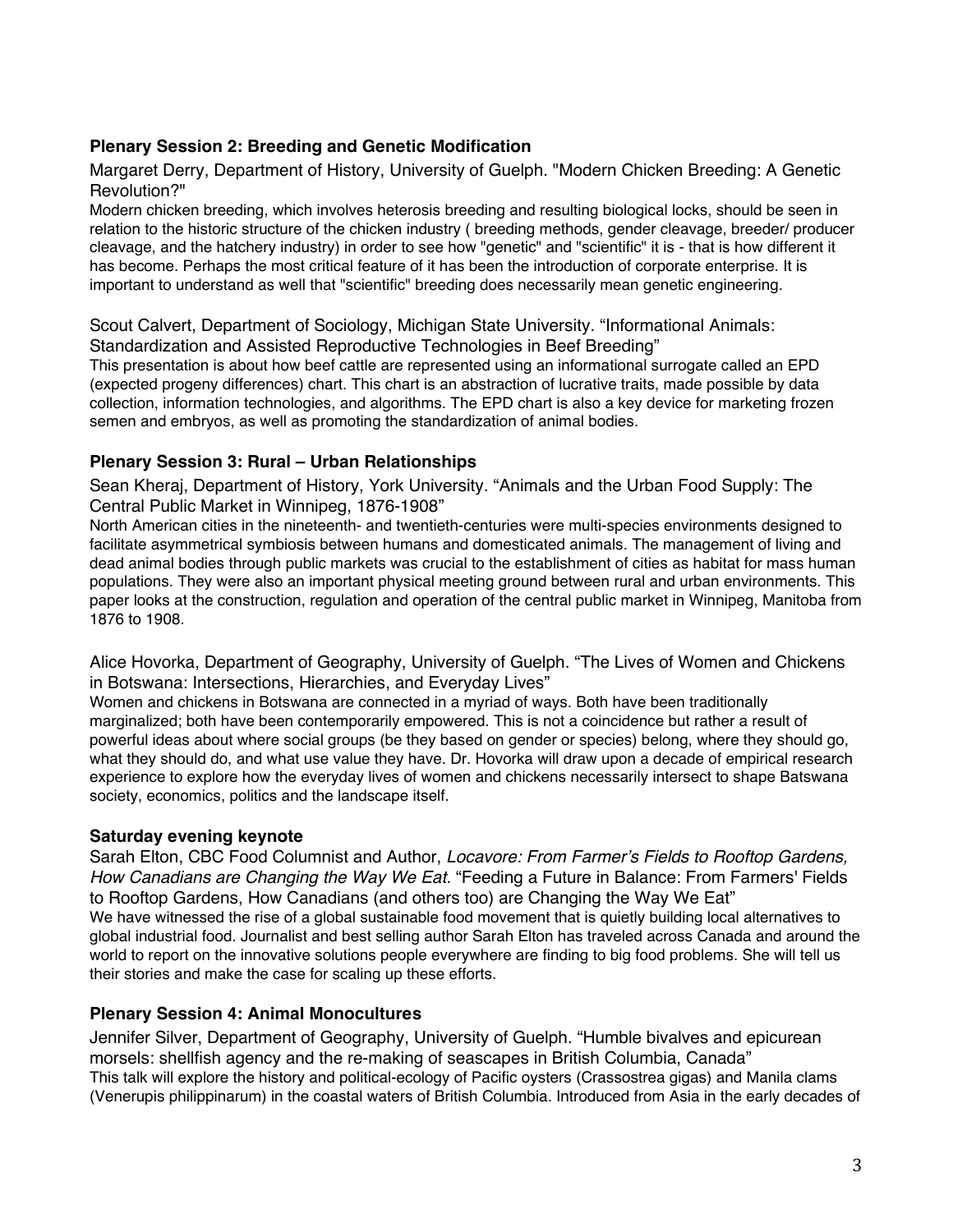the 20th century, today these are the two most voluminously produced species by the province's expanding shellfish aquaculture sector. In a region renowned for environmental controversy, how has the sector and its flagship species come to be perceived by many as ideal inhabitants of intertidal and nearshore ocean space?

John Soluri, Department of History, Carnegie-Mellon University. "Refashioning Sheep in Patagonia: Technology, Environment, and Commodity Markets, 1870s-1970s"

My talk will discuss the history of sheep breeding in Patagonia and Tierra del Fuego as a form of industrial intensification. Many firms that invested in wool and meat production took a keen interest in changing the sheep themselves in order to increase production of high quality wool, improve lambing rates and lower mortality. I will discuss the evolution of ideas and practices related to sheep breeding in the region paying close attention to the entanglement of local ecologies and transnational market structures. In so doing, I'll discuss the prospects and challenges of integrating science, technology and society studies with commodity chain analysis and environmental history.

## **Plenary Session 5: Animal Bio-Products**

Jodey Nurse, Department of History, University of Guelph. "'Make Mine Mink': The Evolution of Fur Farming and Fashions in Canada."

The importance of fur bearing animals in Canadian history is generally understood. Yet, while historians have examined the history of the fur trapper, they have largely ignored the existence of the fur farmer in the post-Confederation trade. This paper will trace the significant changes that fur farming underwent from the earlytwentieth century to the post-war period and highlight how consumers increasingly turned to farmed fur, especially mink, and the new colour mutations of furs available.

Kendra Smith-Howard, Department of History, SUNY-Albany. "Pure Milk, Healthful Cows? Domestic Animals and Environmental Histories of Health"

In the twentieth century, farm people, food regulators, and consumers changed the ways they viewed milk's healthfulness. At the turn of the twentieth century, regulators voiced concern about milk's role as a vector of communicable diseases. After World War II, concerns about milk safety focused less on such biological threats than on the bioaccumulation of pesticide residues and strontium-90. Hence, Americans came from seeing natural variables like disease as a *threat* to milk purity that required technological intervention to viewing nature as a *source* of milk purity, endangered by technological change. Moreover, regulators and consumers increasingly judged milk purity from the properties of milk itself, rather than on the site in which it was produced, and prioritized threats to the health and safety of human milk drinkers over curbing veterinary disease. For many farm people, though, animal health remained of prime importance in determining food's wholesomeness. Examining how considerations of animal well-being intersected and sometimes parted ways with efforts to define and uphold pure milk, this paper suggests some of the sources of rural resistance to regulations on postwar agricultural technologies, and some of the shortcomings of a vision of food purity divorced from farm practice.

# **Suggested Activities for Saturday Afternoon**

**Rent a canoe or kayak at the Boathouse** and paddle the Speed River. Speed River Paddling, open 10am to 6pm, rents out canoes for \$15/hr, and kayaks for \$12/hr. The Boathouse is located at 116 Gordon Street, about a 15-20 minute (1.5 km) walk from campus.

**Visit the Guelph Civic Museum** and tour "Ontario Veterinary College: 150 Years and Counting" exhibition. Open 1-5pm daily. Admission: \$3/student; \$4/adult. The museum is located at 52 Norfolk Street. From the university campus, walk north on Gordon Street (it turns into Norfolk); turn left on Cork Street; the museum will be on your left.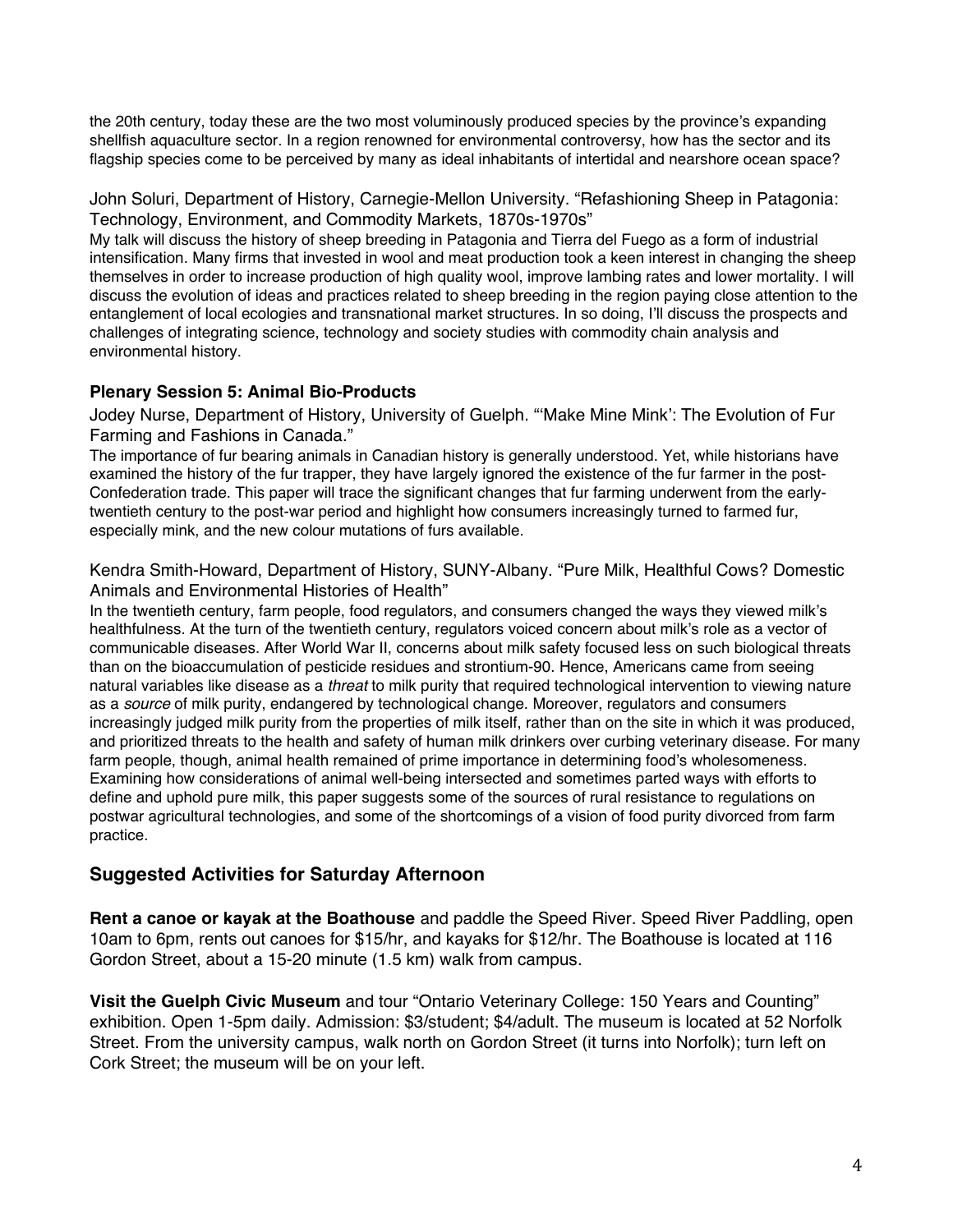**Visit the University of Guelph Arboretum**. The Arboretum spans 165 hectares (408 acres) with 8.2 km of signed trails. It features almost every tree and shrub indigenous to southern Ontario. Follow Arboretum Road from the East Village residences onto the Ivey Trail and follow the signs to the Arboretum (a 1.5 kilometre/20 minute walk). See the Google Map here: http://tinyurl.com/73hqcf6.

**Tour the "Nature of the Beast" Exhibition at the MacDonald Stewart Art Centre (MSAC).** From 19th-century romanticized views of animals to more challenging contemporary perspectives, the exhibition includes painting, sculpture and works on paper showing how artists help shape our assumptions about connections between animals and humans. MSAC is located on campus at 358 Gordon Street (at College).

# **Practical Details**





# **Travel to Guelph**

The University of Guelph is located about 80 kilometres west of Toronto. The most direct route to the University from Highway 401, East or West is via the **Brock Road Exit 299 North (Regional Road 46)**.

- If driving from Toronto, do not exit at the Guelph Line, but proceed to the Brock Road Exit 299. Brock Road's name changes to Gordon Street once you are in Guelph.
- Proceed to the Gordon Street and Stone Road intersection.
- Turn RIGHT on to Stone Road, the entrance to the University will be on your LEFT-hand side.
- Take your first LEFT on to the university property.

#### For further details, see

http://www.conferences.uoguelph.ca/directionsToC ampus.shtml.

For those arriving at Toronto's Pearson airport, we have arranged for a discounted rate with the **Red Car Shuttle service to Guelph**. The shuttle stops at the Delta hotel, a 5-minute walk from campus. See the attached pdf for more details.

For those wishing to **carpool from Toronto**, or who can **offer rides to others,** please contact Jennifer.

### **Bus to Congress in Waterloo, Sunday May 27th**

We have arranged for a bus to leave the Guelph campus at 4pm Sunday afternoon, after the conclusion of CHESS activities. There are still seats on the bus if you decide to travel on to Waterloo last minute.